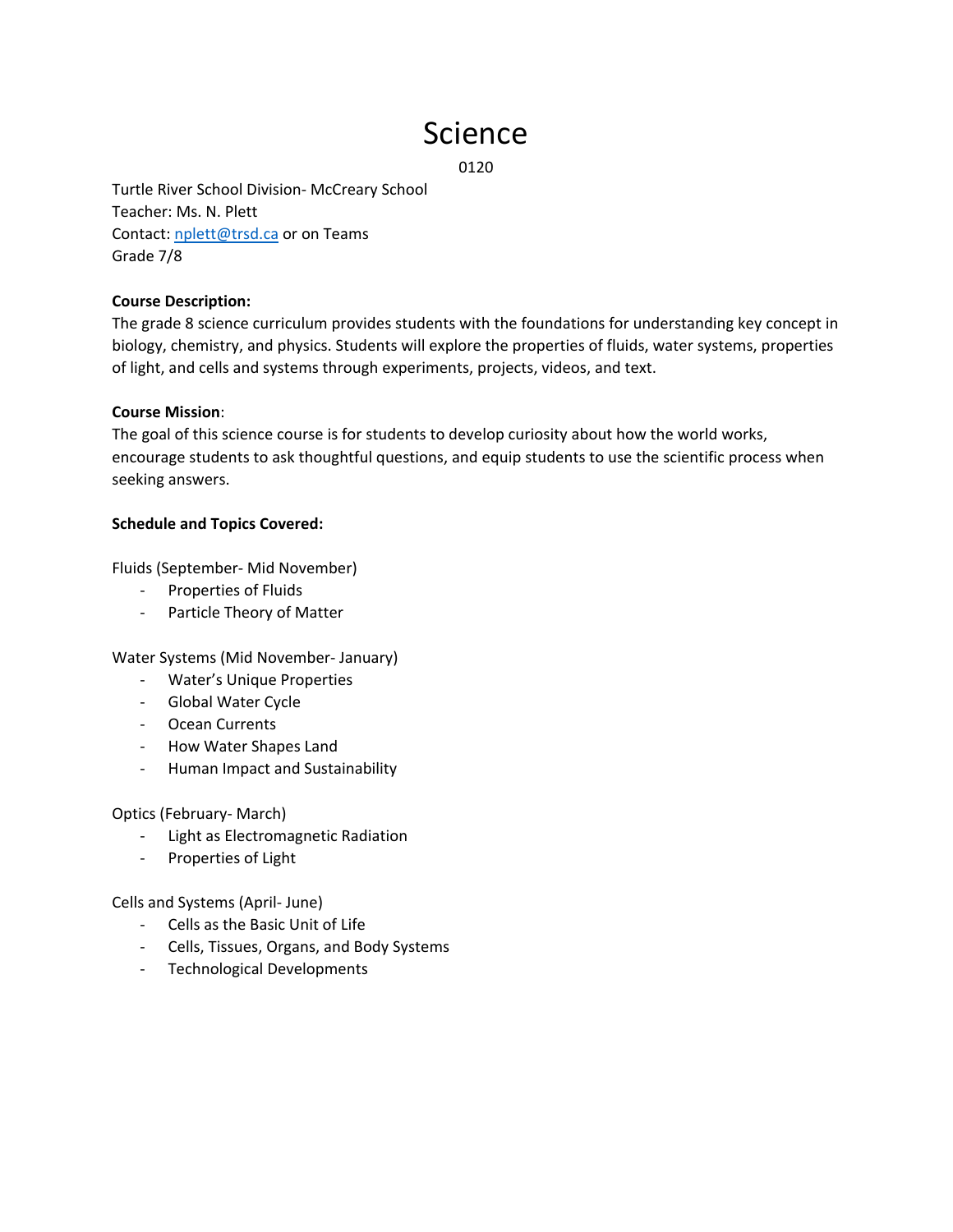## **Materials Required:**

Students are asked to bring a binder, loose leaf and a pencil or pen each class. Pencil crayons or markers may be required during the year but are not needed on a daily basis. All other materials will be provided.

# **Course Evaluation:**

The science report card shows a grade in three categories: knowledge and understanding, scientific inquiry process, and design process/ problem solving. These three categories will be weighted as marked below, and added together to determine final grades.

**Knowledge and Understanding (50%):** This grade will come from how well a student demonstrates that they understand the material that was taught in class. This will be evaluated using in‐class assignments, review assignments, and unit tests.

**Scientific Inquiry Process (20%):** This grade will be determined by successfully asking good questions, gathering data, analyzing data, and communicating conclusions through in‐class experiments.

**Design Process/ Problem Solving (30%):** This grade will come from identifying problems to be solved, researching possible solutions, constructing a prototype, evaluating a solution through project based assignments.

All assignments will have detailed instructions given verbally and in written form. Students are expected to listen/ read attentively and ask clarifying question as necessary if they are unclear on what is expected. Major projects and assignments will be accompanied by a rubric that should be used by the students to ensure they are handing in work that suits the grading criteria. Rubrics may also be used for self-evaluation on occasion. All tests will be preceded by a study guide that will cover all content that will be covered on the test. Marks will be given as a percentage on all tests and assignments.

**Due dates matter.** Assignments, projects, and tests are all to be handed in/ written on the pre‐ determined date. Failure to do so makes it more difficult to understand new concepts which leads to gaps in understanding. If you have a legitimate reason that a due date may not work for you, speak with your teacher immediately to determine an alternative plan for completing the assignment. Requests for extensions the day/ night before may not be granted. **Late assignments will be docked 10%.** If it is not submitted after two weeks it will receive a grade of 0%.

If you are absent it is **YOUR** responsibility to make up for any missed lessons, notes, or assignments. Notes taken in class are your ticket to doing well on tests and assignments. If you do not follow up with the teacher to determine what you missed then you will risk not having essential notes, or receiving a 0% on a missed assignment.

As your teacher I do not want you to fail! I want you to do well, and I will give you the tools you need to do that. If you ever have questions or need help send me a message on Teams or come talk to me! In order to do well you need to also take responsibility for your own learning, your effort will determine your grade.